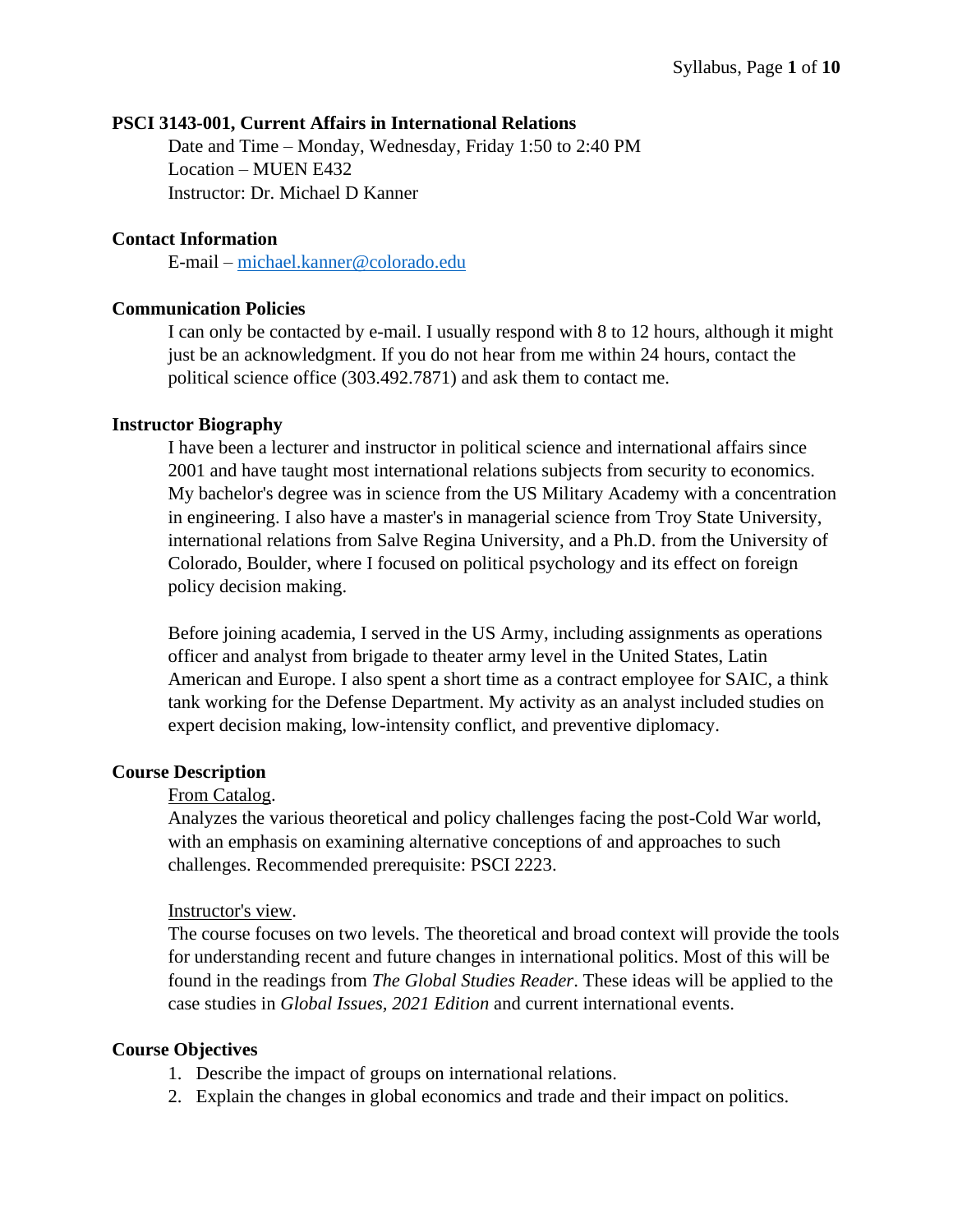- 3. Summarize the impact of belief sets (culture) on politics and economics.
- 4. Evaluate the impact of the physical world on international politics.

## **Overview of Class**

There is a reading assigned for each day except when there is an exam. These should be read in advance of the class. The reading comes from either the textbook or an article you will need to access on Canvas. Articles on Canvas are linked to the day in which they will be discussed.

Classes will start with administrative announcements (if there are any) and some foreign policy-related news. There will then be a short discussion of the news. After that, I will give a short talk on the day's readings. These talks are not summaries. They will highlight sections of the readings and add historical and theoretical aspects to the readings. During these talks and after, you are expected to contribute with questions and comments. I will sometimes interrupt my talk to ask opinions or to prompt a discussion.

## **Student Responsibilities.**

Your first responsibility is to show up.

Readings and course notes are only part of the course. Additional material will be presented in the lectures. The most benefit will come from participating in the class discussions.

## Be prepared to participate.

Discussion and the exchange of ideas are part of an intellectual journey. You will be asked to offer and defend positions about the topics we are discussing. I believe that the only way to sharpen an argument is to grind away at it; you can expect me to criticize your position.

Because this is not typical in many classes, I am offering these warnings.

- Your defense should be based on theory or history. Arguments built on beliefs or a moral argument are subjective and assume a universality of views that may only result from cultural hegemony.
- If you are not prepared to question your fundamental beliefs about the world and people, this is not the class for you.
- Do NOT take it personally. I have been known to criticize positions with which I agreed.
- *Ad Hominem* attacks will not be tolerated. That means criticisms should be based on counter-arguments or counterfactuals and not the status of the individual making the argument. Violators will be warned. Persistent violators will be asked not to attend class.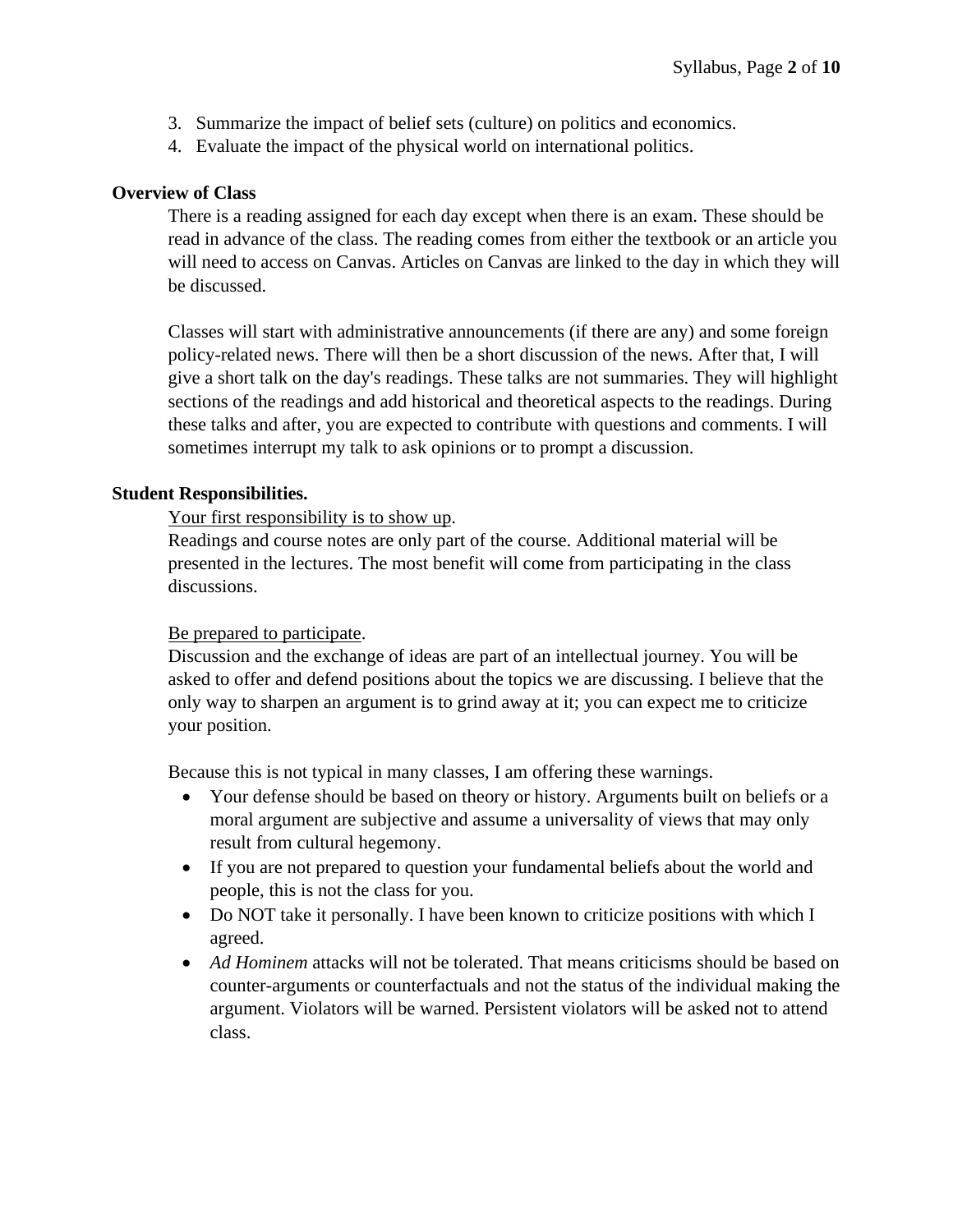## Be on time.

Late arrivals disrupt the class. I also consider lateness a sign of disrespect to other students because it says that your convenience is more important than their desire to learn.

## Keep up with international news.

To paraphrase Shakespeare, 'There are more things in heaven and earth than show up in your newsfeed.' Each of you will probably have a different area of interest (geographic or field), adding additional depth to our discussions. I recommend major international news services (*e.g.*, the BBC) for their credibility. Other services may be available (*e.g.,* Al Jazeera, RT, Sky News Australia); however, they report with a bias.

My recommendation is the Economist Magazine. They have a discounted student subscription (Special student rate - [Subscribe to The Economist\)](https://subscribenow.economist.com/na-us/student/). As University students, you also have free access to The Wall Street Journal. You can go to <https://libguides.colorado.edu/databaseguide/wallstreetjournal/home> for information on how to access it.

## **Required Texts**

There are two required texts.

CQ Researcher. 2020. *Global Issues 2021 Edition: Selections from CQ Researcher.* Thousand Oaks, CA.: Sage Press. (Do not use earlier edition.)

Steger, Manfred B. 2014. *The Global Studies Reader, 2nd Edition*. New York: Oxford University Press.

## Information textbooks from the CU Bookstore.

To keep the cost of your course materials *as low as possible* and access to those materials as *convenient as possible*, we have collaborated with the CU Book Store and the publisher to deliver those materials through a program called "Day 1 Digital Access", which will appear on your tuition and fee bill as "Day 1 Digital Access".

What does this mean for you?

- 1. You will receive access to all your course materials, digitally, on the first day of classes, through the course Canvas page.
- 2. You will see a "Day 1 Digital Access" charge on your tuition and fee bill for \$24.71. This is a guaranteed lowest price, discounted by the publisher, and not available outside this course
- 3. **You have the option to opt out**. This means you won't pay for anything, but you lose all access to the course materials, including homework managers like Connect or Mindtap.
	- a. You can opt out by: using a link in a reminder email you will receive with the subject heading "Day 1 Digital Access".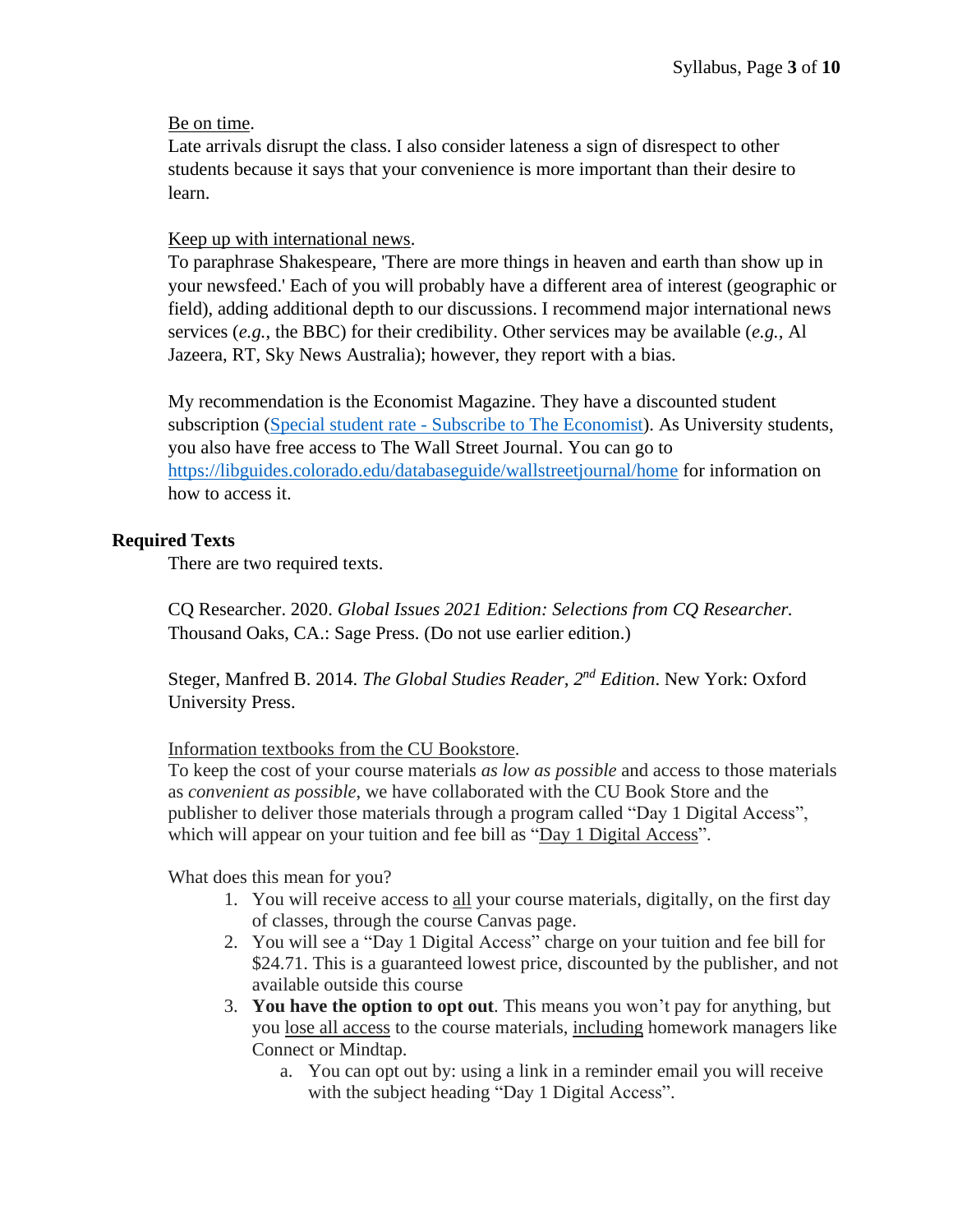- b. **You must opt out no later than September 8 th** , otherwise you will be charged for the materials.
- 4. Please keep in mind that "opting out" means that your access to these materials will be turned **OFF**, and you will have no way to complete assignments.

Troubleshooting tips from VitalSource:

VitalSource Support: <https://support.vitalsource.com/hc/en-us> Email: [support@vitalsource.com](mailto:support@vitalsource.com) Call: 1-855-200-4146 VitalSource Support is available 24/7 and can troubleshoot most issues

If you have questions about **BILLING**, email: [digital@cubookstore.com](mailto:digital@cubookstore.com)

Additional readings will be posted for downloading on Canvas. They will be linked to the day that the reading is assigned.

## **Grading**

Your grade will be based on the following –

| <b>Critical Papers</b> |                                       |            |
|------------------------|---------------------------------------|------------|
|                        | 3 at 20 points each $\vert$ 60 points |            |
|                        | Final Paper                           | 25 points  |
| Attendance             |                                       | 15 points  |
| Total                  |                                       | 100 points |

Final grades will be based on your final total points and the distribution below.

| --   |        |      |       |       |           |          |
|------|--------|------|-------|-------|-----------|----------|
| A    | 94-100 | $B+$ | 87-89 | 77-79 | 67-69     | $0 - 59$ |
| $A-$ | 90-93  | B    | 83-86 | 73-76 | 63-66     |          |
|      |        | В-   | 80-82 | 70-72 | $60 - 62$ |          |

## Critical Papers

There will be four critical papers assigned during the semester. You will have a choice of one of two questions. The questions and administrative instructions will be posted between ten days and two weeks before the due date. Each paper will be between 1000 and 1500 words. No outside research will be required. Papers will be turned in on Canvas. There is no class on the days the papers are due.

## Attendance.

Attendance is required, and you should be prepared to participate when you do. This means you have read the assignment and can contribute to discussions about the subject of the reading. Absences will only be excused based on illness, approved religious observations (see policy section), work/sports/ROTC commitments, or family emergencies. Documentation for absences may be required.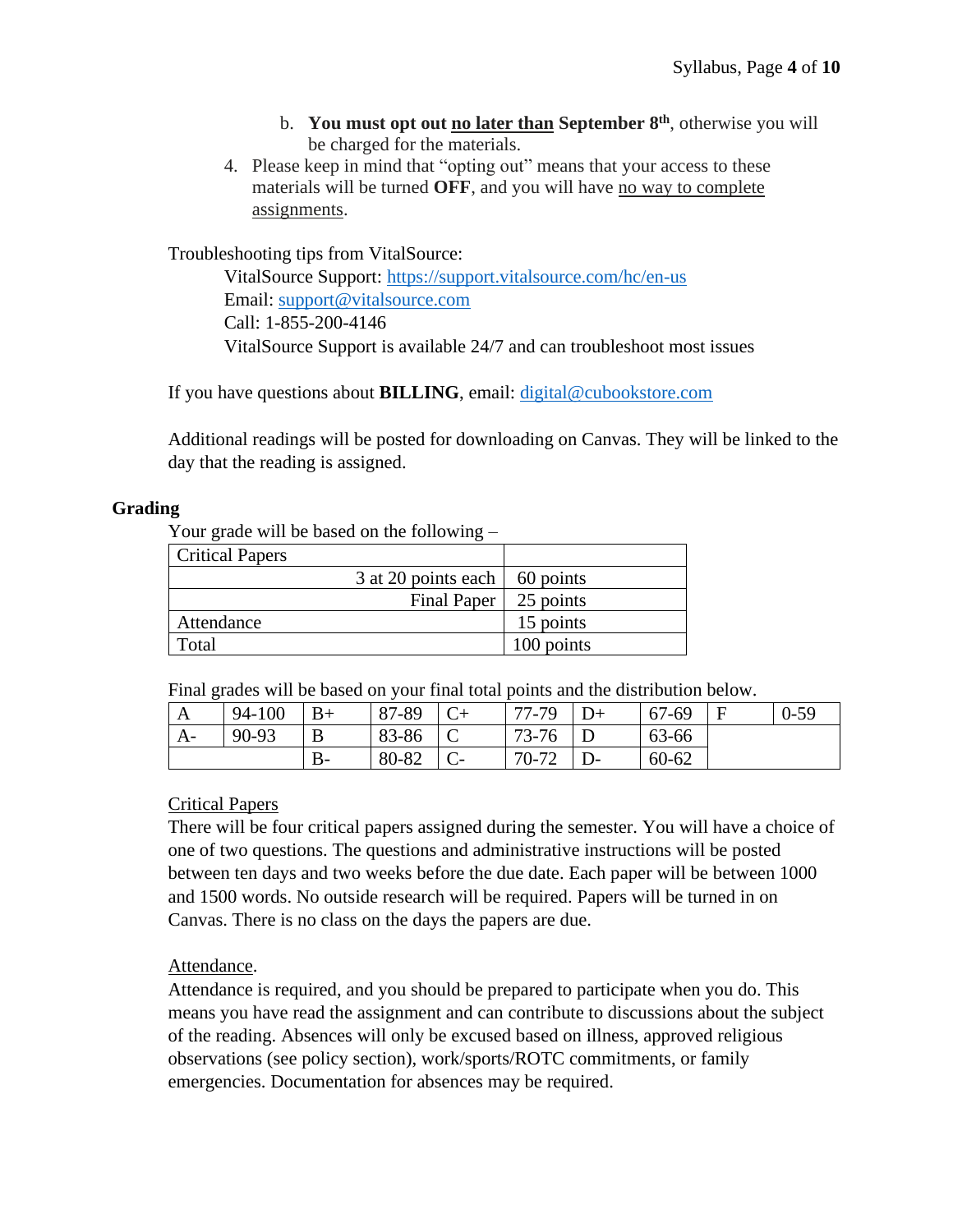## **Course Schedule.**

Module 1. Politics and Societies.

Objective - Describe the impact of groups on international relations.

- 1. August 23
	- a. Objective
		- i. Identify course requirements and expectations.
		- ii. Recognize the multiple perspectives on globalization.
	- b. Reading Assignment
		- i. Syllabus on Canvas
		- ii. *Global Studies Reader*, Introduction.
- 2. August 25
	- a. Objective discuss what is meant by global civil society.
	- b. Reading Assignment *Global Studies Reader*, Chapter 1
- 3. August 27
	- a. Objective outline the gaps in frameworks of understanding.
	- b. Reading Assignment *Global Studies Reader*, Chapter 2
- 4. August 30
	- a. Objective evaluate attempts to control the spread of nuclear weapons.
	- b. Reading Assignment *Global Issues*, Chapter 3
- 5. September 1
	- a. Objective assess the impact of ideology on globalization.
	- b. Reading Assignment *Global Studies Reader*, Chapter 3
- 6. September 3
	- a. Objective outline the issues between the United States and Iran.
	- b. Reading Assignment *Global Issues*, Chapter 1

**September 6 – Labor Day**

- 7. September 8
	- a. Objective predict the future direction of American foreign policy.
	- b. Reading Assignment *Global Issues*, Chapter 7
- 8. September 10
	- a. Objective describe the foundation of world social forums.
	- b. Reading Assignment *Global Studies Reader*, Chapter 4
- 9. September 13
	- a. Objective estimate the effect of BREXIT and populist movements on the future of the European Union.
	- b. Reading Assignment *Global Issues*, Chapter 6
- 10. September 15
	- a. Objective demonstrate the impact of international media on revolutionary movements.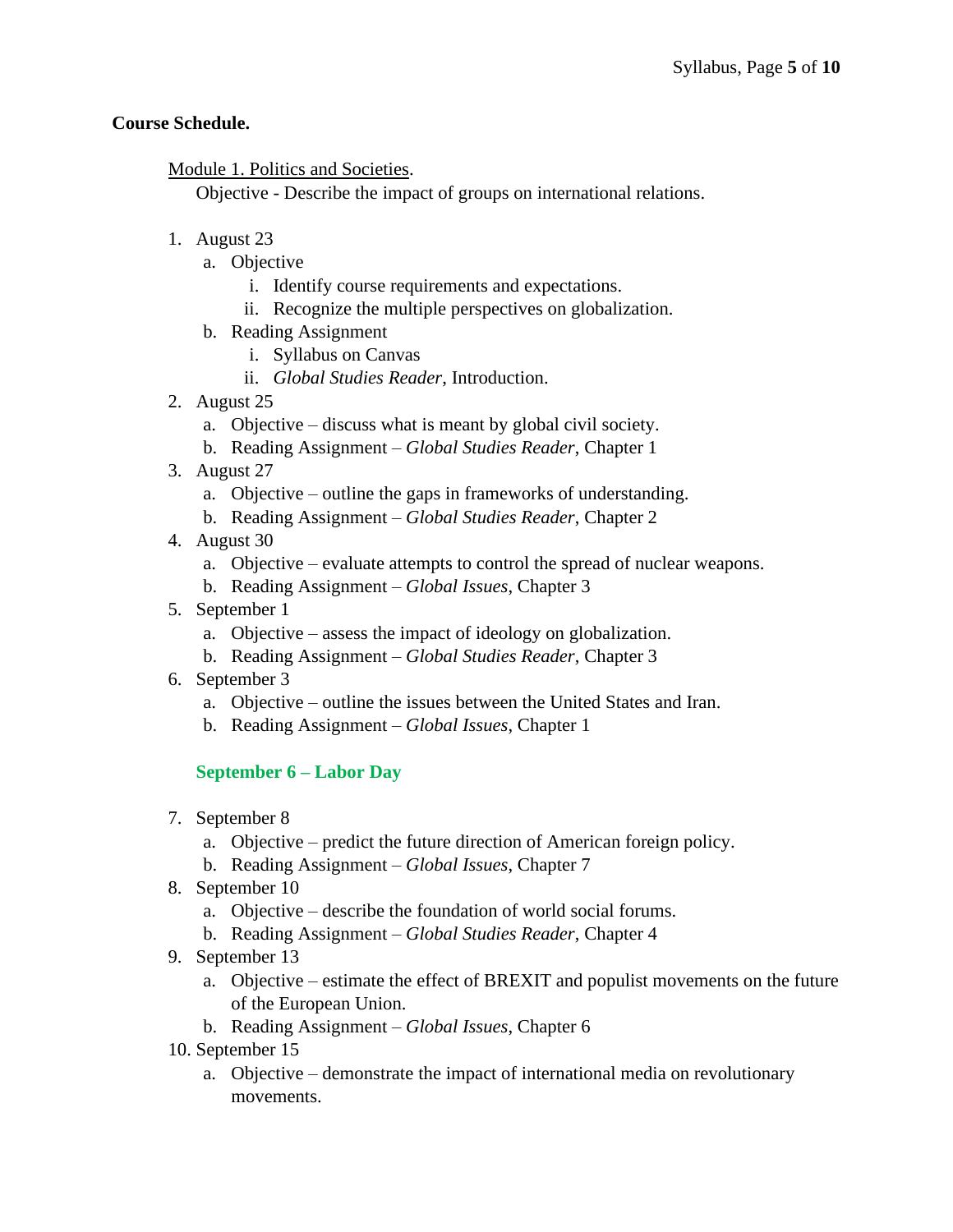- b. Reading Assignment *Global Studies Reader*, Chapter 5
- 11. September 17
	- a. Objective identify the critical effects of cyber warfare on international and domestic politics.
	- b. Reading Assignment *Global Issues*, Chapter 4

# **12. September 20 – Critical Paper 1 Due**

Module 2. Economics and Technologies.

Objective - Explain the changes in global economics and trade and their impact on politics.

- 13. September 22
	- a. Objective examine the effect of globalization on local economics.
	- b. Reading Assignment *Global Studies Reader*, Chapter 6
- 14. September 24
	- a. Objective outline China's investment strategy as a means of expanding its power.
	- b. Reading Assignment *Global Issues*, Chapter 8
- 15. September 27
	- a. Objective summarize the impact of gender on global economics.
	- b. Reading Assignment *Global Studies Reader*, Chapter 7
- 16. September 29
	- a. Objective discuss the connection between gendered traditions and conflicts.
	- b. Reading Assignment Hudson and Matfess on Canvas
- 17. October 1
	- a. Objective design a new version of capitalism
	- b. Reading Assignment *Global Studies Reader*, Chapter 8.
- 18. October 4
	- a. Objective recognize the effect of international commerce on domestic tax policy.
	- b. Reading Assignment *Global Issues*, Chapter 9
- 19. October 6
	- a. Objective identify the impact of outsourcing and globalization of resourcing on the production of goods.
	- b. Reading Assignment *Global Issues*, Chapter 10
- 20. October 8
	- a. Objective identify the impact of technology on global society.
	- b. Reading Assignment *Global Studies Reader*, Chapter 9
- 21. October 11
	- a. Objective criticize the rise of social media corporations.
	- b. Reading Assignment *Global Studies Reader*, Chapter 10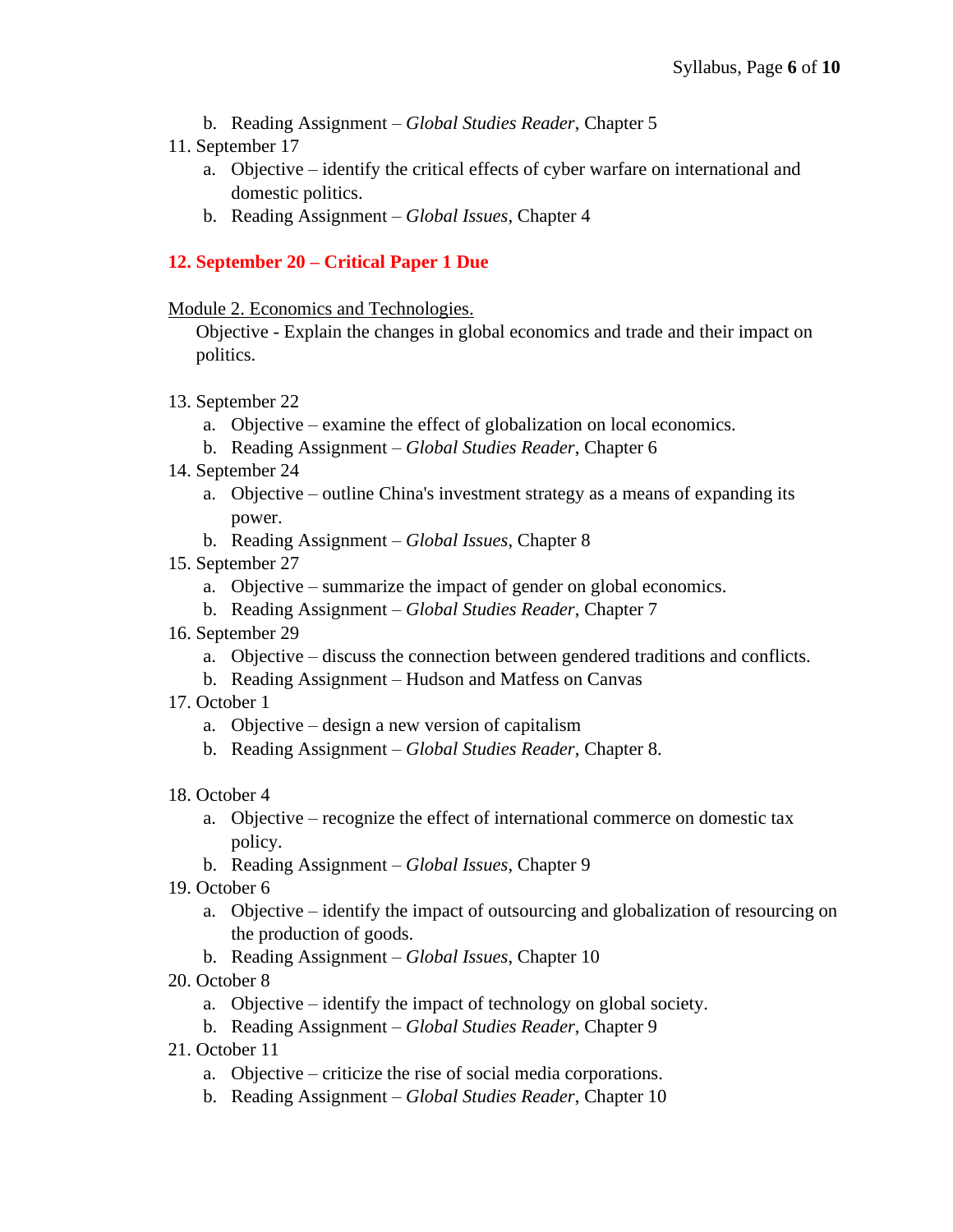# **22. October 13 – Critical Paper 2 Due**

Module 3. Cultures and Histories.

Objective - Summarize the impact of belief sets (culture) on politics and economics.

- 23. October 15
	- a. Objective judge whether globalization a constant or repeated pattern of international behavior.
	- b. Reading Assignment *Global Studies Reader*, Chapter 11
- 24. October 18
	- a. Objective identify the effect of human migration.
	- b. Reading Assignment *Global Studies Reader*, Chapter 12
- 25. October 20
	- a. Objective summarize migration issues.
	- b. Reading Assignment *Global Issues*, Chapter 11
- 26. October 22
	- a. Objective assess the impact of migration on the spread of disease.
	- b. Reading Assignment *Global Issues*, Chapter 2
- 27. October 25
	- a. Objective identify the relationship between disease and conflict behavior.
	- b. Reading Assignment Elbe on Canvas
- 28. October 27
	- a. Objective evaluate the effect of globalization on local culture.
	- b. Reading Assignment *Global Studies Reader*, Chapter 13
- 29. October 29
	- a. Objective recognize the relationship between economic culture and terrorism.
	- b. Reading Assignment Mousseau on Canvas
- 30. November 1
	- a. Objective identify how the consumption of goods and services expands a state's influence.
	- b. Reading Assignment *Global Studies Reader*, Chapter 14
- 31. November 3
	- a. Objective examine the spread of religion as a form of economics (market).
	- b. Reading Assignment *Global Studies Reader*, Chapter 15
- 32. November 5
	- a. Objective recognize the problems with minor religions in the Mideast.
	- b. Reading Assignment *Global Issues*, Chapter 13

# **33. November 8 – Critical Paper 3 Due**

Module 4. Spaces and Environments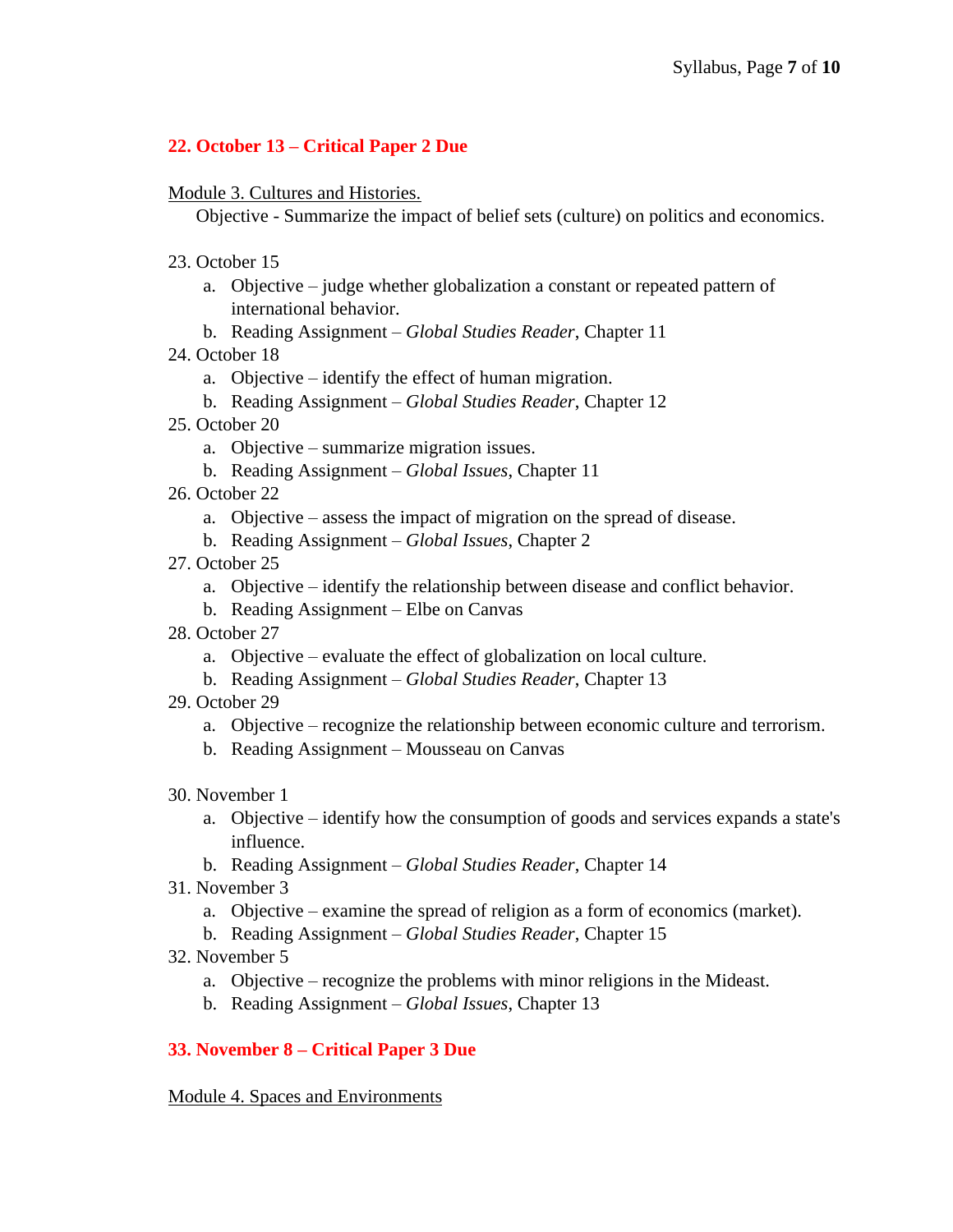Objective – Evaluate the impact of the physical world on international politics.

- 34. November 10
	- a. Objective recognize the effect of urbanization.
	- b. Reading Assignment *Global Studies Reader*, Chapter 16
- 35. November 12
	- a. Objective identify the issue associated with climate change.
	- b. Reading Assignment *Global Issues*, Chapter 14
- 36. November 15
	- a. Objective summarize how and why cities grow.
	- b. Reading Assignment *Global Studies Reader*, Chapter 17
- 37. November 17
	- a. Objective relate climate change effects to health issues.
	- b. Reading Assignment *Global Issues*, Chapter 15
- 38. November 19
	- a. Objective evaluate the concept of global citizenship.
	- b. Reading Assignment *Global Studies Reader*, Chapter 18

## **November 22-26, Fall Break/Thanksgiving**

- 39. November 29
	- a. Objective examine global mobilization of issues.
	- b. Reading Assignment *Global Issues*, Chapter 12
- 40. December 1
	- a. Objective compare the costs and impact of global climate change.
	- b. Reading Assignment *Global Studies Reader*, Chapter 19
- 41. December 3
	- a. Objective evaluate the policy solutions to global climate change.
	- b. Reading Assignment *Global Studies Reader*, Chapter 20
- 42. December 6
	- a. Objective explain the difficulties in developing fuel standards.
	- b. Reading Assignment *Global Issues*, Chapter 16

## **43. December 8 – Final Critical Paper due**

**Policies –** (as established by the Vice Provost for Undergraduate Education)

#### SYLLABUS STATEMENTS

## CLASSROOM BEHAVIOR

Both students and faculty are responsible for maintaining an appropriate learning environment in all instructional settings, whether in person, remote or online. Those who fail to adhere to such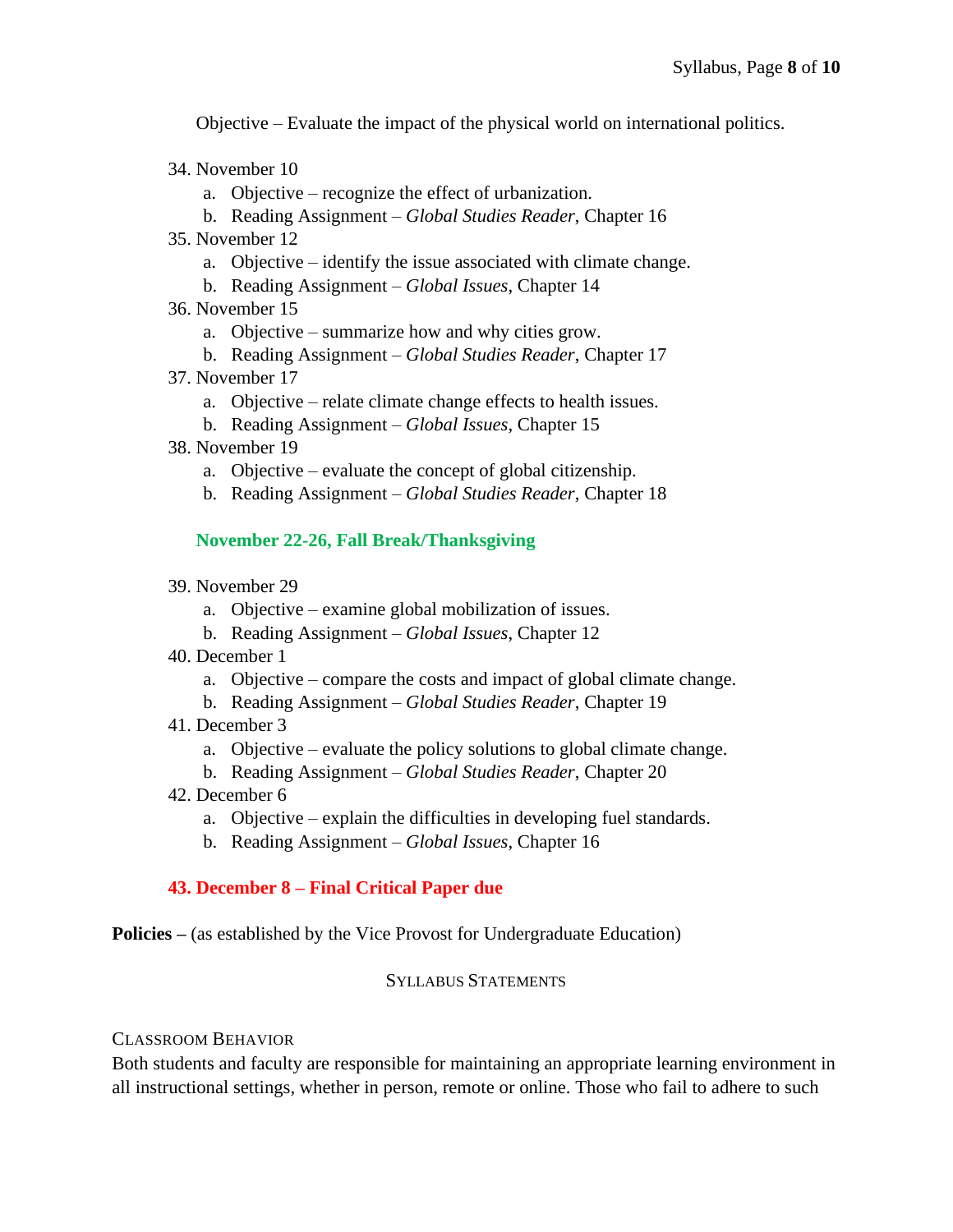behavioral standards may be subject to discipline. Professional courtesy and sensitivity are especially important with respect to individuals and topics dealing with race, color, national origin, sex, pregnancy, age, disability, creed, religion, sexual orientation, gender identity, gender expression, veteran status, political affiliation or political philosophy. For more information, see the policies on [classroom behavior](http://www.colorado.edu/policies/student-classroom-and-course-related-behavior) and the [Student Conduct & Conflict Resolution policies.](https://www.colorado.edu/sccr/student-conduct)

## REQUIREMENTS FOR COVID-19

As a matter of public health and safety due to the pandemic, all members of the CU Boulder community and all visitors to campus must follow university, department and building requirements and all public health orders in place to reduce the risk of spreading infectious disease. Students who fail to adhere to these requirements will be asked to leave class, and students who do not leave class when asked or who refuse to comply with these requirements will be referred to [Student Conduct and Conflict Resolution.](https://www.colorado.edu/sccr/) For more information, see the policy o[n](https://www.colorado.edu/policies/covid-19-health-and-safety-policy) [classroom behavior](http://www.colorado.edu/policies/student-classroom-and-course-related-behavior) and th[e](http://www.colorado.edu/osccr/) [Student Code of Conduct.](http://www.colorado.edu/osccr/) If you require accommodation because a disability prevents you from fulfilling these safety measures, please follow the steps in the "Accommodation for Disabilities" statement on this syllabus.

As of Aug. 13, 2021, CU Boulder has returned to requiring masks in classrooms and laboratories regardless of vaccination status. This requirement is a temporary precaution during the delta surge to supplement CU Boulder's COVID-19 vaccine requirement. Exemptions include individuals who cannot medically tolerate a face covering, as well as those who are hearingimpaired or otherwise disabled or who are communicating with someone who is hearingimpaired or otherwise disabled and where the ability to see the mouth is essential to communication. If you qualify for a mask-related accommodation, please follow the steps in the "Accommodation for Disabilities" statement on this syllabus. In addition, vaccinated instructional faculty who are engaged in an indoor instructional activity and are separated by at least 6 feet from the nearest person are exempt from wearing masks if they so choose.

Students who have tested positive for COVID-19, have symptoms of COVID-19, or have had close contact with someone who has tested positive for or had symptoms of COVID-19 must stay home. In this class, if you are sick or quarantined, e-mail me at [michael.kanner@colorado.edu](mailto:michael.kanner@colorado.edu) that you are unable to attend classes and for how long you believe you will be absent.

## ACCOMMODATION FOR DISABILITIES

If you qualify for accommodations because of a disability, please submit your accommodation letter from Disability Services to your faculty member in a timely manner so that your needs can be addressed. Disability Services determines accommodations based on documented disabilities in the academic environment. Information on requesting accommodations is located on the [Disability Services website.](https://www.colorado.edu/disabilityservices/) Contact Disability Services at 303-492-8671 or [dsinfo@colorado.edu](mailto:dsinfo@colorado.edu) for further assistance. If you have a temporary medical condition, see [Temporary Medical Conditions](http://www.colorado.edu/disabilityservices/students/temporary-medical-conditions) on the Disability Services website.